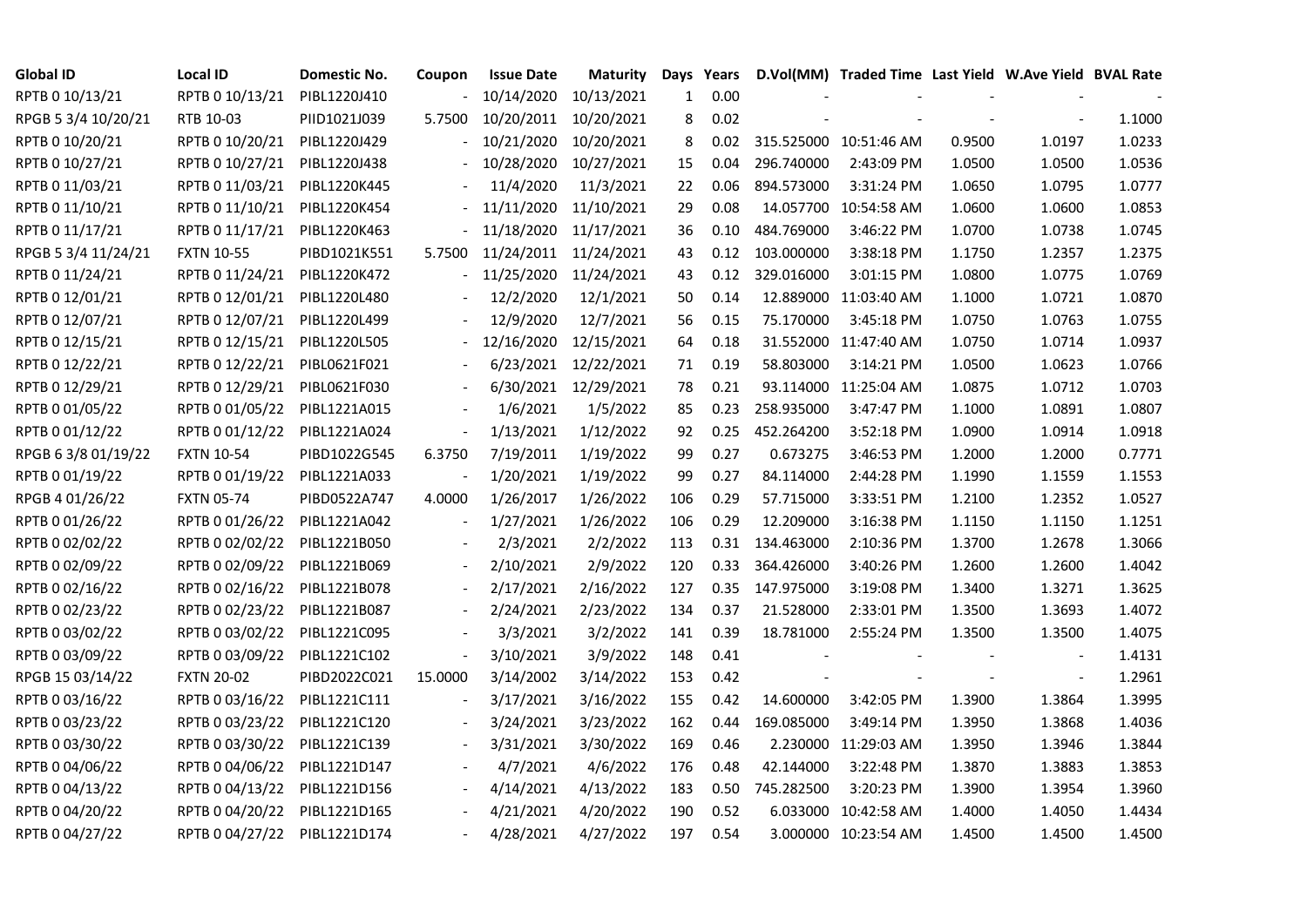| <b>Global ID</b>     | <b>Local ID</b>   | Domestic No. | Coupon                   | <b>Issue Date</b> | <b>Maturity</b>       |     | Days Years |                          | D.Vol(MM) Traded Time Last Yield W.Ave Yield BVAL Rate |        |                          |        |
|----------------------|-------------------|--------------|--------------------------|-------------------|-----------------------|-----|------------|--------------------------|--------------------------------------------------------|--------|--------------------------|--------|
| RPTB 0 05/04/22      | RPTB 0 05/04/22   | PIBL1221E182 |                          | 5/5/2021          | 5/4/2022              | 204 | 0.56       |                          | 1.302000 10:53:04 AM                                   | 1.4350 | 1.4406                   | 1.4821 |
| RPTB 0 05/11/22      | RPTB 0 05/11/22   | PIBL1221E191 |                          | 5/12/2021         | 5/11/2022             | 211 | 0.58       |                          |                                                        |        |                          | 1.4893 |
| RPTB 0 05/18/22      | RPTB 0 05/18/22   | PIBL1221E208 | $\overline{\phantom{a}}$ | 5/19/2021         | 5/18/2022             | 218 | 0.60       | 13.850000                | 3:45:43 PM                                             | 1.5000 | 1.5000                   | 1.5105 |
| RPTB 0 05/25/22      | RPTB 0 05/25/22   | PIBL1221E217 | $\sim$                   | 5/26/2021         | 5/25/2022             | 225 | 0.62       | 0.700000                 | 3:07:01 PM                                             | 1.5000 | 1.5000                   | 1.5054 |
| RPTB 0 06/01/22      | RPTB 0 06/01/22   | PIBL1221F225 |                          | 6/2/2021          | 6/1/2022              | 232 | 0.64       | 1.200000                 | 2:39:02 PM                                             | 1.5000 | 1.5000                   | 1.4910 |
| RPTB 0 06/08/22      | RPTB 0 06/08/22   | PIBL1221F234 |                          | 6/9/2021          | 6/8/2022              | 239 | 0.65       | 30.000000                | 2:48:35 PM                                             | 1.5500 | 1.5500                   | 1.4840 |
| RPTB 0 06/15/22      | RPTB 0 06/15/22   | PIBL1221F243 |                          | 6/16/2021         | 6/15/2022             | 246 | 0.67       |                          |                                                        |        | $\overline{\phantom{a}}$ | 1.5143 |
| RPTB 0 06/22/22      | RPTB 0 06/22/22   | PIBL1221F252 |                          | 6/23/2021         | 6/22/2022             | 253 | 0.69       |                          |                                                        |        | $\blacksquare$           | 1.5172 |
| RPTB 0 06/29/22      | RPTB 0 06/29/22   | PIBL1221F261 | $\overline{\phantom{a}}$ | 6/30/2021         | 6/29/2022             | 260 | 0.71       |                          |                                                        |        |                          | 1.5444 |
| RPGB 4 3/4 07/04/22  | <b>FXTN 03-24</b> | PIBD0322G247 | 4.7500                   | 7/4/2019          | 7/4/2022              | 265 | 0.73       |                          | 16.700000 11:40:03 AM                                  | 1.5600 | 1.5449                   | 1.4665 |
| RPTB 0 07/06/22      | RPTB 0 07/06/22   | PIBL1221G279 | $\overline{\phantom{a}}$ | 7/7/2021          | 7/6/2022              | 267 | 0.73       |                          |                                                        |        | $\overline{\phantom{a}}$ | 1.5065 |
| RPTB 0 07/13/22      | RPTB 0 07/13/22   | PIBL1221G288 | $\overline{\phantom{a}}$ | 7/14/2021         | 7/13/2022             | 274 | 0.75       |                          | 0.710000 11:29:04 AM                                   | 1.5500 | 1.5500                   | 1.5578 |
| RPTB 0 07/20/22      | RPTB 0 07/20/22   | PIBL1221G297 |                          | 7/21/2021         | 7/20/2022             | 281 | 0.77       |                          |                                                        |        | $\blacksquare$           | 1.5650 |
| RPTB 0 07/27/22      | RPTB 0 07/27/22   | PIBL1221G304 | $\overline{\phantom{a}}$ | 7/28/2021         | 7/27/2022             | 288 | 0.79       |                          |                                                        |        | $\blacksquare$           | 1.5725 |
| RPGB 4 7/8 08/02/22  | <b>FXTN 10-56</b> | PIBD1022H562 | 4.8750                   | 8/2/2012          | 8/2/2022              | 294 | 0.81       |                          |                                                        |        | $\blacksquare$           | 1.5873 |
| RPTB 0 08/03/22      | RPTB 0 08/03/22   | PIBL1221H312 |                          | 8/4/2021          | 8/3/2022              | 295 | 0.81       |                          | 2.000000 10:54:07 AM                                   | 1.5250 | 1.5500                   | 1.5875 |
| RPTB 0 08/10/22      | RPTB 0 08/10/22   | PIBL1221H321 | $\overline{\phantom{a}}$ | 8/11/2021         | 8/10/2022             | 302 | 0.83       | 38.420000                | 2:23:16 PM                                             | 1.5900 | 1.5900                   | 1.5950 |
| RPTB 0 08/17/22      | RPTB 0 08/17/22   | PIBL1221H330 | $\overline{\phantom{a}}$ | 8/18/2021         | 8/17/2022             | 309 | 0.85       |                          |                                                        |        | $\blacksquare$           | 1.6397 |
| RPTB 0 08/24/22      | RPTB 0 08/24/22   | PIBL1221H349 | $\sim$                   | 8/25/2021         | 8/24/2022             | 316 | 0.87       |                          |                                                        |        | $\overline{\phantom{a}}$ | 1.5981 |
| RPTB 0 08/31/22      | RPTB 0 08/31/22   | PIBL1221I357 |                          | 9/1/2021          | 8/31/2022             | 323 | 0.88       |                          | 6.000000 11:54:13 AM                                   | 1.5900 | 1.5817                   | 1.6000 |
| RPTB 0 09/07/22      | RPTB 0 09/07/22   | PIBL1221I366 | $\sim$                   | 9/8/2021          | 9/7/2022              | 330 | 0.90       |                          |                                                        |        | $\blacksquare$           | 1.6573 |
| RPGB 4 3/4 09/13/22  | <b>FXTN 10-57</b> | PIBD1022I570 | 4.7500                   | 9/13/2012         | 9/13/2022             | 336 | 0.92       |                          |                                                        |        |                          | 1.8069 |
| RPTB 0 09/14/22      | RPTB 0 09/14/22   | PIBL1221I375 |                          | 9/15/2021         | 9/14/2022             | 337 | 0.92       |                          |                                                        |        |                          | 1.6102 |
| RPTB 0 09/21/22      | RPTB 0 09/21/22   | PIBL1221I384 | $\blacksquare$           | 9/22/2021         | 9/21/2022             | 344 | 0.94       |                          |                                                        |        | $\blacksquare$           | 1.6456 |
| RPTB 0 09/28/22      | RPTB 0 09/28/22   | PIBL1221I393 | $\overline{\phantom{a}}$ | 9/29/2021         | 9/28/2022             | 351 | 0.96       | 15.697000                | 2:23:48 PM                                             | 1.5900 | 1.5868                   | 1.5826 |
| RPTB 0 10/05/22      | RPTB 0 10/05/22   | PIBL1221J409 |                          | 10/6/2021         | 10/5/2022             | 358 | 0.98       | 39.150000                | 2:25:19 PM                                             | 1.5850 | 1.5849                   | 1.5939 |
| RPTB 0 10/12/22      | RPTB 0 10/12/22   | PIBL1221J418 | $\frac{1}{2}$            | 10/13/2021        | 10/12/2022            | 365 | 1.00       | 409.538000               | 3:28:20 PM                                             | 1.5850 | 1.5819                   | 1.6507 |
| RPGB 12 3/4 10/17/22 | <b>FXTN 20-03</b> | PIBD2022J033 | 12.7500                  |                   | 10/17/2002 10/17/2022 | 370 | 1.01       | $\overline{\phantom{a}}$ |                                                        |        | $\blacksquare$           | 1.7144 |
| RPGB 4 5/8 12/04/22  | RTB 05-11         | PIID0522L114 | 4.6250                   | 12/4/2017         | 12/4/2022             | 418 | 1.14       | 314.370000               | 3:03:19 PM                                             | 1.9100 | 1.9166                   | 1.9262 |
| RPGB 4 12/06/22      | <b>FXTN 10-58</b> | PIBD1022L585 | 4.0000                   | 12/6/2012         | 12/6/2022             | 420 | 1.15       | 17.380000                | 2:40:03 PM                                             | 1.9500 | 1.9500                   | 1.6731 |
| RPGB 4 3/8 02/11/23  | RTB 03-10         | PIID0323B101 | 4.3750                   | 2/11/2020         | 2/11/2023             | 487 | 1.33       |                          | 305.300000 11:51:42 AM                                 | 1.8400 | 1.8659                   | 1.8619 |
| RPGB 13 02/20/23     | <b>FXTN 20-04</b> | PIBD2023B048 | 13.0000                  | 2/20/2003         | 2/20/2023             | 496 | 1.36       |                          |                                                        |        |                          | 1.8949 |
| RPGB 5 1/2 03/08/23  | <b>FXTN 05-75</b> | PIBD0523C752 | 5.5000                   | 3/8/2018          | 3/8/2023              | 512 | 1.40       | 777.000000               | 2:32:24 PM                                             | 1.9775 | 1.9643                   | 1.9544 |
| RPGB 3 1/2 04/21/23  | <b>FXTN 07-58</b> | PIBD0723D588 | 3.5000                   | 4/21/2016         | 4/21/2023             | 556 | 1.52       | 1.000000                 | 2:17:08 PM                                             | 1.9900 | 1.9900                   | 1.9079 |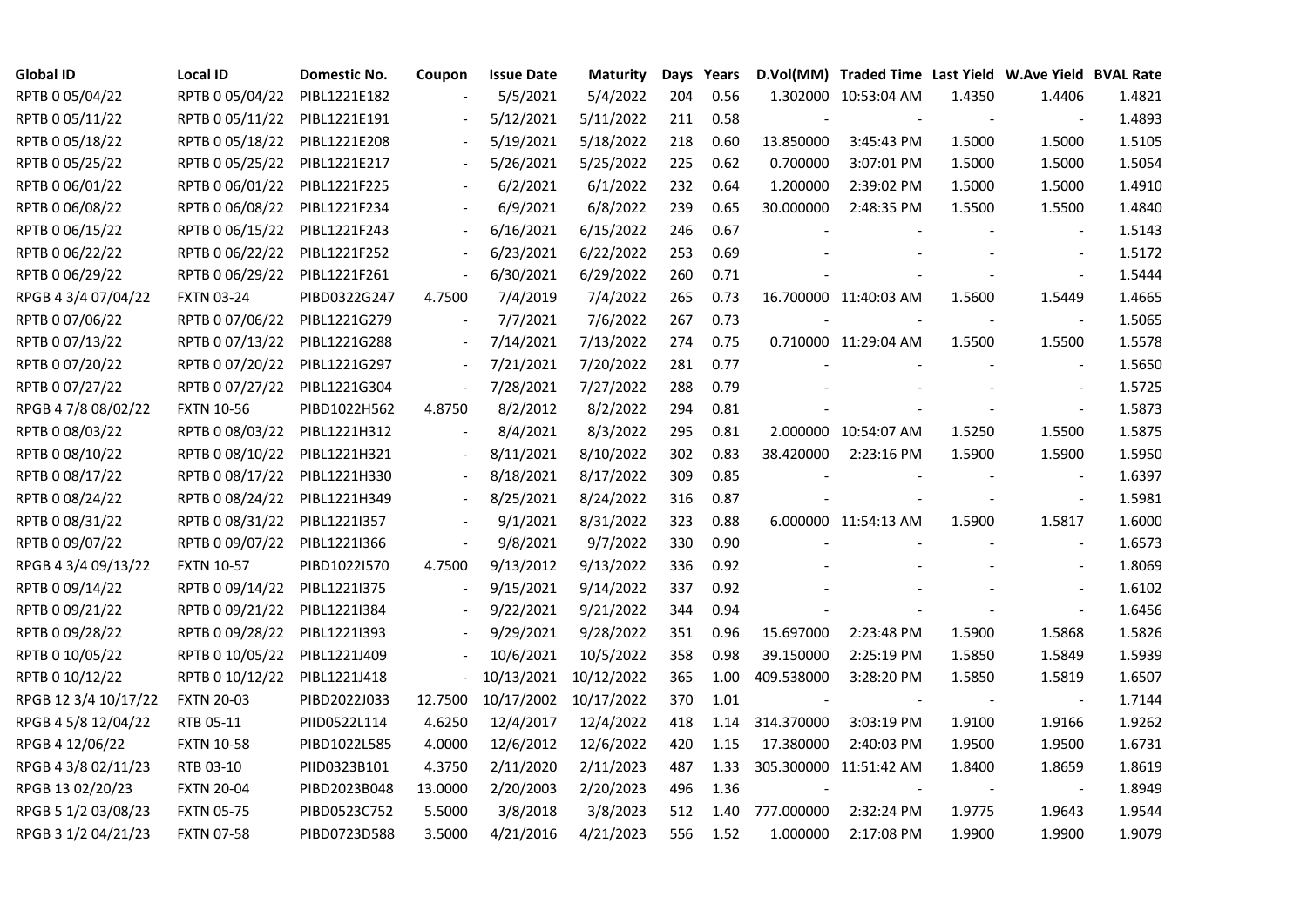| <b>Global ID</b>     | <b>Local ID</b>   | Domestic No. | Coupon  | <b>Issue Date</b> | <b>Maturity</b>  | Days | Years |            | D.Vol(MM) Traded Time Last Yield W.Ave Yield BVAL Rate |        |                          |        |
|----------------------|-------------------|--------------|---------|-------------------|------------------|------|-------|------------|--------------------------------------------------------|--------|--------------------------|--------|
| RPGB 11 7/8 05/29/23 | <b>FXTN 20-05</b> | PIBD2023E054 | 11.8750 | 5/29/2003         | 5/29/2023        | 594  | 1.63  |            |                                                        |        |                          | 2.0353 |
| RPGB 3 1/4 08/15/23  | RTB 10-04         | PIID1023H046 | 3.2500  | 8/15/2013         | 8/15/2023        | 672  | 1.84  | 74.500000  | 3:42:29 PM                                             | 2.3000 | 2.2459                   | 2.1750 |
| RPGB 2 3/8 09/10/23  | <b>FXTN 03-25</b> | PIBD0323I252 | 2.3750  | 9/10/2020         | 9/10/2023        | 698  | 1.91  |            | 5.000000 11:31:59 AM                                   | 2.2000 | 2.2000                   | 2.2667 |
| RPGB 11 3/8 10/23/23 | <b>FXTN 20-06</b> | PIBD2023J068 | 11.3750 | 10/23/2003        | 10/23/2023       | 741  | 2.03  |            |                                                        |        |                          | 2.2438 |
| RPGB 2 3/8 03/09/24  | RTB 03-11         | PIID0324C115 | 2.3750  | 3/9/2021          | 3/9/2024         | 879  | 2.41  | 288.315000 | 3:59:04 PM                                             | 2.3600 | 2.3537                   | 2.3657 |
| RPGB 6 1/4 03/12/24  | RTB 05-12         | PIID0524C129 | 6.2500  | 3/12/2019         | 3/12/2024        | 882  | 2.42  | 0.550000   | 3:56:24 PM                                             | 2.8000 | 2.6523                   | 2.4911 |
| RPGB 4 1/2 04/20/24  | <b>FXTN 07-59</b> | PIBD0724D595 | 4.5000  | 4/20/2017         | 4/20/2024        | 921  | 2.52  | $\sim$     |                                                        |        |                          | 2.4656 |
| RPGB 12 3/8 06/03/24 | <b>FXTN 20-07</b> | PIBD2024F075 | 12.3750 | 6/3/2004          | 6/3/2024         | 965  | 2.64  |            |                                                        |        |                          | 2.5199 |
| RPGB 12 7/8 08/05/24 | <b>FXTN 20-08</b> | PIBD2024H086 | 12.8750 | 8/5/2004          | 8/5/2024 1,028   |      | 2.82  |            |                                                        |        |                          | 2.5976 |
| RPGB 4 1/8 08/20/24  | <b>FXTN 10-59</b> | PIBD1024H595 | 4.1250  | 8/20/2014         | 8/20/2024 1,043  |      | 2.86  |            |                                                        |        | $\overline{\phantom{a}}$ | 2.5831 |
| RPGB 4 1/4 10/17/24  | <b>FXTN 05-76</b> | PIBD0524J762 | 4.2500  | 10/17/2019        | 10/17/2024 1,101 |      | 3.01  |            |                                                        |        | $\blacksquare$           | 2.6204 |
| RPGB 13 3/4 11/11/24 | <b>FXTN 20-09</b> | PIBD2024K091 | 13.7500 | 11/11/2004        | 11/11/2024 1,126 |      | 3.08  |            |                                                        |        | $\blacksquare$           | 2.7172 |
| RPGB 5 3/4 04/12/25  | FXTN 07-61        | PIBD0725D618 | 5.7500  | 4/12/2018         | 4/12/2025 1,278  |      | 3.50  |            | 1.500000 10:59:24 AM                                   | 2.8500 | 2.8500                   | 2.8988 |
| RPGB 12 1/8 04/14/25 | <b>FXTN 20-10</b> | PIBD2025D103 | 12.1250 | 4/14/2005         | 4/14/2025 1,280  |      | 3.50  |            |                                                        |        | $\blacksquare$           | 2.9011 |
| RPGB 2 5/8 08/12/25  | RTB 05-13         | PIID0525H130 | 2.6250  | 8/12/2020         | 8/12/2025 1,400  |      | 3.83  | 209.620000 | 3:57:06 PM                                             | 2.8700 | 2.9197                   | 2.9162 |
| RPGB 3 5/8 09/09/25  | <b>FXTN 10-60</b> | PIBD10251608 | 3.6250  | 9/9/2015          | 9/9/2025 1,428   |      | 3.91  |            | 5.898000 10:15:25 AM                                   | 2.9500 | 2.9500                   | 3.0544 |
| RPGB 12 1/8 10/20/25 | <b>FXTN 20-11</b> | PIBD2025J116 | 12.1250 | 10/20/2005        | 10/20/2025 1,469 |      | 4.02  |            |                                                        |        |                          | 3.1267 |
| RPGB 18 1/4 11/29/25 | <b>FXTN 25-01</b> | PIBD2525K015 | 18.2500 | 11/29/2000        | 11/29/2025 1,509 |      | 4.13  |            |                                                        |        |                          | 3.1735 |
| RPGB 10 1/4 01/19/26 | <b>FXTN 20-12</b> | PIBD2026A122 | 10.2500 | 1/19/2006         | 1/19/2026 1,560  |      | 4.27  |            |                                                        |        | $\blacksquare$           | 3.2332 |
| RPGB 6 1/4 02/14/26  | <b>FXTN 07-62</b> | PIBD0726B627 | 6.2500  | 2/14/2019         | 2/14/2026 1,586  |      | 4.34  | 1.150000   | 3:08:56 PM                                             | 3.4100 | 3.4100                   |        |
| RPGB 3 3/8 04/08/26  | <b>FXTN 05-77</b> | PIBD0526D772 | 3.3750  | 4/8/2021          | 4/8/2026 1,639   |      | 4.49  | 630.300000 | 3:59:48 PM                                             | 3.6950 | 3.4546                   | 3.6950 |
| RPGB 3 1/2 09/20/26  | RTB 10-05         | PIID1026I057 | 3.5000  | 9/20/2016         | 9/20/2026 1,804  |      | 4.94  |            | 2.000000 11:31:08 AM                                   | 3.4500 | 3.4500                   | 3.4314 |
| RPGB 6 1/4 10/20/26  | RTB 15-01         | PIID1526J019 | 6.2500  | 10/20/2011        | 10/20/2026 1,834 |      | 5.02  |            |                                                        |        |                          | 3.5533 |
| RPGB 8 12/07/26      | <b>FXTN 20-13</b> | PIBD2026L139 | 8.0000  | 12/7/2006         | 12/7/2026 1,882  |      | 5.15  |            |                                                        |        |                          | 3.6051 |
| RPGB 5 3/8 03/01/27  | RTB 15-02         | PIID1527C023 | 5.3750  | 3/1/2012          | 3/1/2027 1,966   |      | 5.38  |            |                                                        |        | $\blacksquare$           | 3.7456 |
| RPGB 4 3/4 05/04/27  | <b>FXTN 10-61</b> | PIBD1027E617 | 4.7500  | 5/4/2017          | 5/4/2027 2,030   |      | 5.56  | 42.555000  | 3:58:18 PM                                             | 4.0000 | 4.1168                   | 3.4606 |
| RPGB 8 5/8 09/06/27  | <b>FXTN 20-14</b> | PIBD2027I140 | 8.6250  | 9/6/2007          | 9/6/2027 2,155   |      | 5.90  |            |                                                        |        | $\blacksquare$           | 3.9000 |
| RPGB 6 1/4 03/22/28  | <b>FXTN 10-63</b> | PIBD1028C635 | 6.2500  | 3/22/2018         | 3/22/2028 2,353  |      | 6.44  | 55.200000  | 3:40:41 PM                                             | 4.4000 | 4.5132                   | 4.1985 |
| RPGB 3 5/8 04/22/28  | <b>FXTN 07-64</b> | PIBD0728D649 | 3.6250  | 4/22/2021         | 4/22/2028 2,384  |      | 6.53  | 200.000000 | 3:23:30 PM                                             | 4.4300 | 4.4075                   | 4.4085 |
| RPGB 3 3/4 08/12/28  | <b>FXTN 07-65</b> | PIBD0728H654 | 3.7500  | 8/12/2021         | 8/12/2028 2,496  |      | 6.83  | 40.000000  | 9:56:47 AM                                             | 4.4100 | 4.4100                   | 4.2419 |
| RPGB 9 1/2 12/04/28  | <b>FXTN 20-15</b> | PIBD2028L151 | 9.5000  | 12/4/2008         | 12/4/2028 2,610  |      | 7.15  |            |                                                        |        |                          | 4.3067 |
| RPGB 67/8 01/10/29   | <b>FXTN 10-64</b> | PIBD1029A644 | 6.8750  | 1/10/2019         | 1/10/2029 2,647  |      | 7.25  |            |                                                        |        |                          | 4.2905 |
| RPGB 8 3/4 05/27/30  | <b>FXTN 20-16</b> | PIBD2030E166 | 8.7500  | 5/27/2010         | 5/27/2030 3,149  |      | 8.62  |            |                                                        |        | $\sim$                   | 4.6625 |
| RPGB 2 7/8 07/09/30  | <b>FXTN 10-65</b> | PIBD1030G655 | 2.8750  | 7/9/2020          | 7/9/2030 3,192   |      | 8.74  | 525.000000 | 3:57:33 PM                                             | 4.7500 | 4.6912                   | 4.7174 |